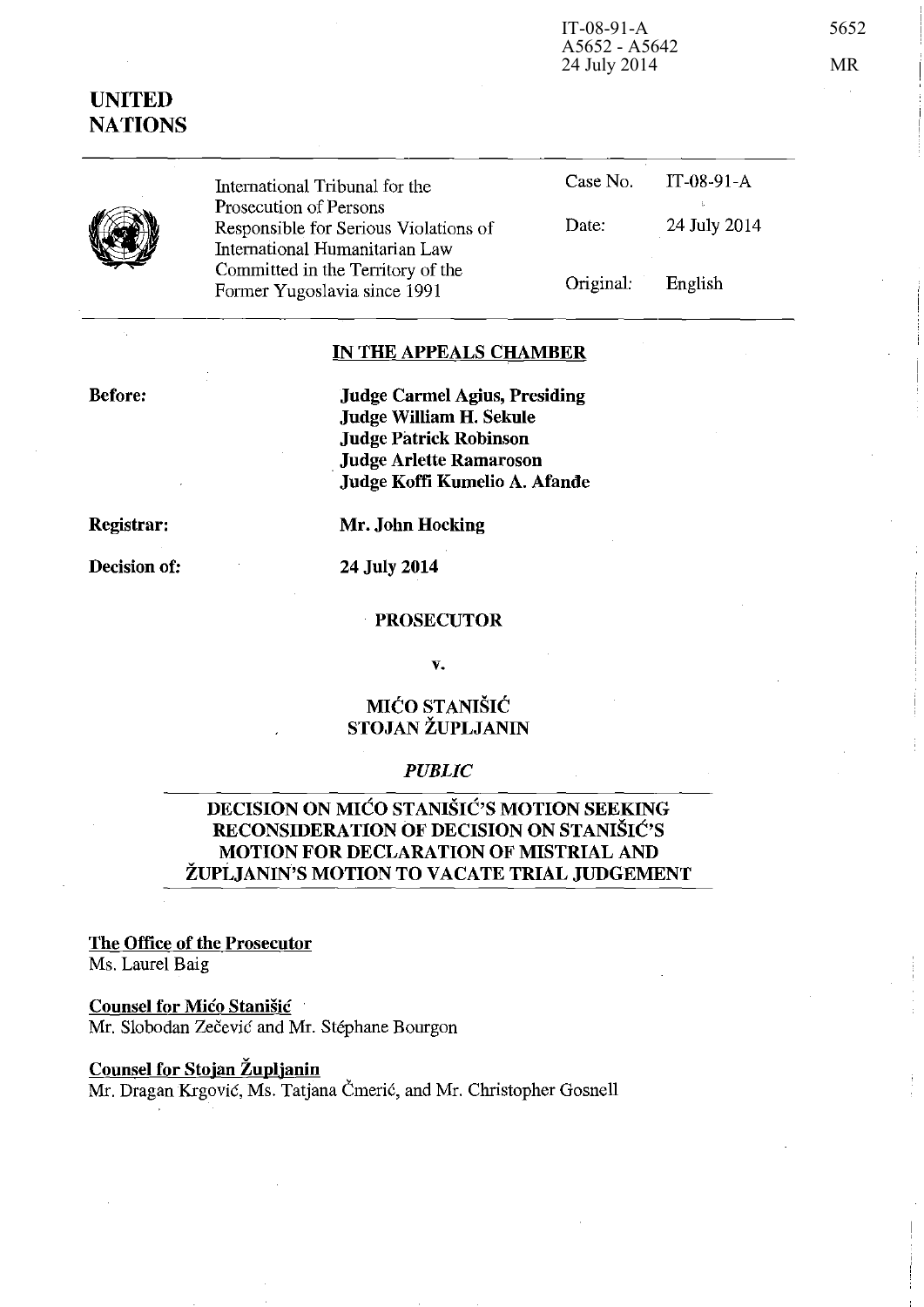1. The Appeals Chamber of the International Tribunal for the Prosecution of Persons Responsible for Serious Violations of International Humanitarian Law Committed in the Territory of the former Yugoslavia since 1991 ("Appeals Chamber" and "Tribunal", respectively) is seised of the "Motion on Behalf of Mico Stanišic Seeking Reconsideration of Decision on Stanišic's Motion for a Declaration of Mistrial and Župljanin's Motion to Vacate Trial Judgement", filed by Mico Stanišić ("Stanišić") on 10 April 2014 ("Motion").

## **I. BACKGROUND**

2. On 27 March 2013, Trial Chamber II of the Tribunal ("Trial Chamber"), composed of Judges Burton Hall (presiding), Guy Delvoie and Frederik Harhoff ("Judge Harhoff'), issued its judgement in the case of *Prosecutor* v. *Mico Stanisic and Stojan Zupljanin,* Case No. IT-08-91-T (''Trial Judgement"). On 23 October 2013, Stanisic filed a motion requesting that the Appeals Chamber declare a mistrial and vacate the Trial Judgement, on the basis of the finding of a specially constituted panel in the case of *Prosecutor v. Vojislav Šešeli*, Case No. IT-03-67-T, that the presumption of impartiality attaching to Judge Frederik Harhoff had been rebutted.<sup>1</sup>

3. On 2 April 2014, the Appeals Chamber issued its "Decision on Mico Stanišic's Motion Requesting a Declaration of Mistrial and Stojan Zupljanin's Motion to Vacate Trial Judgement", in which it dismissed the Motion for Mistrial ("Impugned Decision").<sup>2</sup>

4. On 10 April 2014, Stanisic filed the present Motion requesting reconsideration of the Impugned Decision.<sup>3</sup> The Office of the Prosecutor ("Prosecution") filed a response to the Motion on 17 April 2014, in which it opposes Stanisic's request for reconsideration.<sup>4</sup> Stanisic filed his reply on 22 April 2014.<sup>5</sup>

 $\mathbf{1}$ 

<sup>&</sup>lt;sup>1</sup> See Motion on Behalf of Mićo Stanišić Requesting a Declaration of Mistrial, 23 October 2013 ("Motion for Mistrial"), paras 1,3,6,8, p. 10. *See also Prosecutor v. Vajislav Se§elj,* Case No. IT-03-67-T, Decision on Defence Motion for Disqualification of Judge Frederik Harhoff and Report to the Vice-President, 28 August 2013 *("Se§elj* Decision"), para. *14; Prosecutor v. Vojislav Seselj,* Case No. IT-03-67-T, Decision on Prosecution Motion for Reconsideration of Decision on Disqualification, Requests for Clarification, and Motion on Behalf of Stanišić and Župljanin, 7 October *2013 ("Sdelj* Reconsideration Decision"), paras 21-22 (together, *"Se§elj* Decisions"). Stojan Zupljanin ("Zupljanin") also filed a motion requesting the Appeals Chamber to vacate the Trial Judgement on the basis of the finding in the *Seselj* Decisions. *See* Stojan [Z]upljanin's Motion to Vacate Trial Judgement, 21 October 2013, paras 1, 10-17,26. <sup>2</sup> See Impugned Decision, para. 36.

<sup>&</sup>lt;sup>3</sup> See Motion, paras 1, 36-37.

<sup>&</sup>lt;sup>4</sup> See Prosecution Response to Motion on Behalf of Mico Stanišic Seeking Reconsideration of Decision on Stanišic's Motion for a Declaration of Mistrial and Zupljanin's Motion to Vacate Trial Judgement, 17 April 2014 ("Response"). <sup>5</sup> Reply on Behalf of Mico Stanišic to Prosecution Response to Stanišic Reconsideration Motion, 22 April 2014 ("Reply").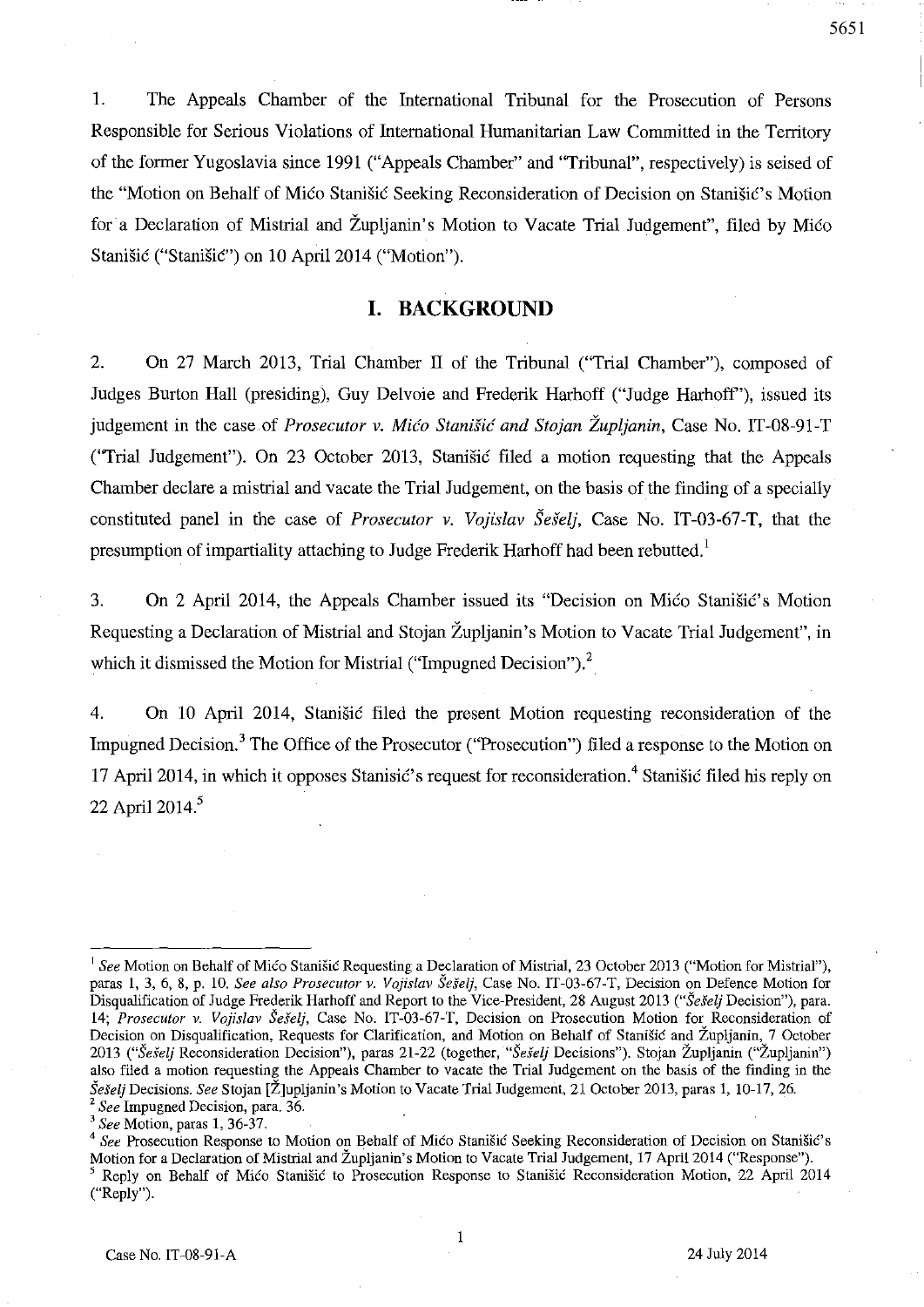## **II. SUBMISSIONS OF THE PARTIES**

#### 1. Motion

5. Stanisic requests that the Appeals Chamber reconsider the Impugned Decision on the bases that the Appeals Chamber made a clear error of reasoning in two respects, and that reconsideration is necessary to prevent an injustice.<sup>6</sup> First, Stanisic submits that the Appeals Chamber erred because it failed to address his "core claim" regarding the effect of the *Šešelj* Decision on this case.<sup>7</sup> In particular, Stanisic argues that, in the Impugned Decision, the Appeals Chamber erroneously refers to an "allegation" of partiality being made against Judge Harhoff, when in fact Judge Harhoff "has been found to have an appearance of bias in favour of convicting accused persons".<sup>8</sup> Stanišić contends that the finding of an appearance of bias in the *Seselj* Decision was directed at Judge Harhoff in his capacity as a Judge of the Tribunal, and was therefore not limited to the *Seselj*  proceedings as found by the Appeals Chamber.<sup>9</sup> According to Stanisic, the *Seselj* Decision therefore "necessarily and unquestionably affects the present proceedings"<sup>10</sup> and his fair trial rights.<sup>11</sup>

6. Second, Stanisic submits that the Appeals Chamber erred because, without having addressed his core claim regarding the impact of the *Seselj* Decision on his case, it "could not then go on" to determine whether interlocutory relief was appropriate.<sup>12</sup> He further submits that the Appeals Chamber "denie[d] the necessity of interlocutory relief" without assessing his claim "that such immediate relief is the only appropriate means by which to defend, protect and remedy the gross violation of his fair trial rights". 13 In particular, Stanisic contends that the Appeals Chamber focused "exclusively" on the jurisprudence which he raised in support of his submissions, but failed to address the substance of the submissions themselves.<sup>14</sup> He argues that the *Sešelj* Decision vitiates the appellate process in this case *ab initio,* as there is no valid trial judgement upon which to base or continue with an appeal,<sup>15</sup> and that for the same reason, the Appeals Chamber cannot postpone the assessment of the violation of his rights.<sup>16</sup>

<sup>6</sup> Motion, paras 1-3, 36-37. *See also* Motion, paras 6-28.

<sup>7</sup> Motion, paras 2. 9,16,19. *See also* Motion, paras 6-8,10-15,17-18.

B Motion, para. 6 (emphasis omitted). *See also* Motion, paras 7, 10-14.

<sup>9</sup> Motion, paras 7-8,10-14.

<sup>&</sup>lt;sup>10</sup> Motion, para. 10. *See also* Motion, paras 7-8, 11-17.

 $<sup>11</sup>$  Motion, paras 11, 16.</sup>

<sup>&</sup>lt;sup>12</sup> Motion, paras 20-21.

<sup>13</sup> Motion, paras 3, 27. *See also* Motion, paras 20-22, 24-26, 28.

<sup>14</sup> Motion, para. 27. *See also* Motion, para. 26.

<sup>15</sup> Motion, para. 23. *See also* Motion, paras 24-25.

<sup>&</sup>lt;sup>16</sup> Motion, para. 25.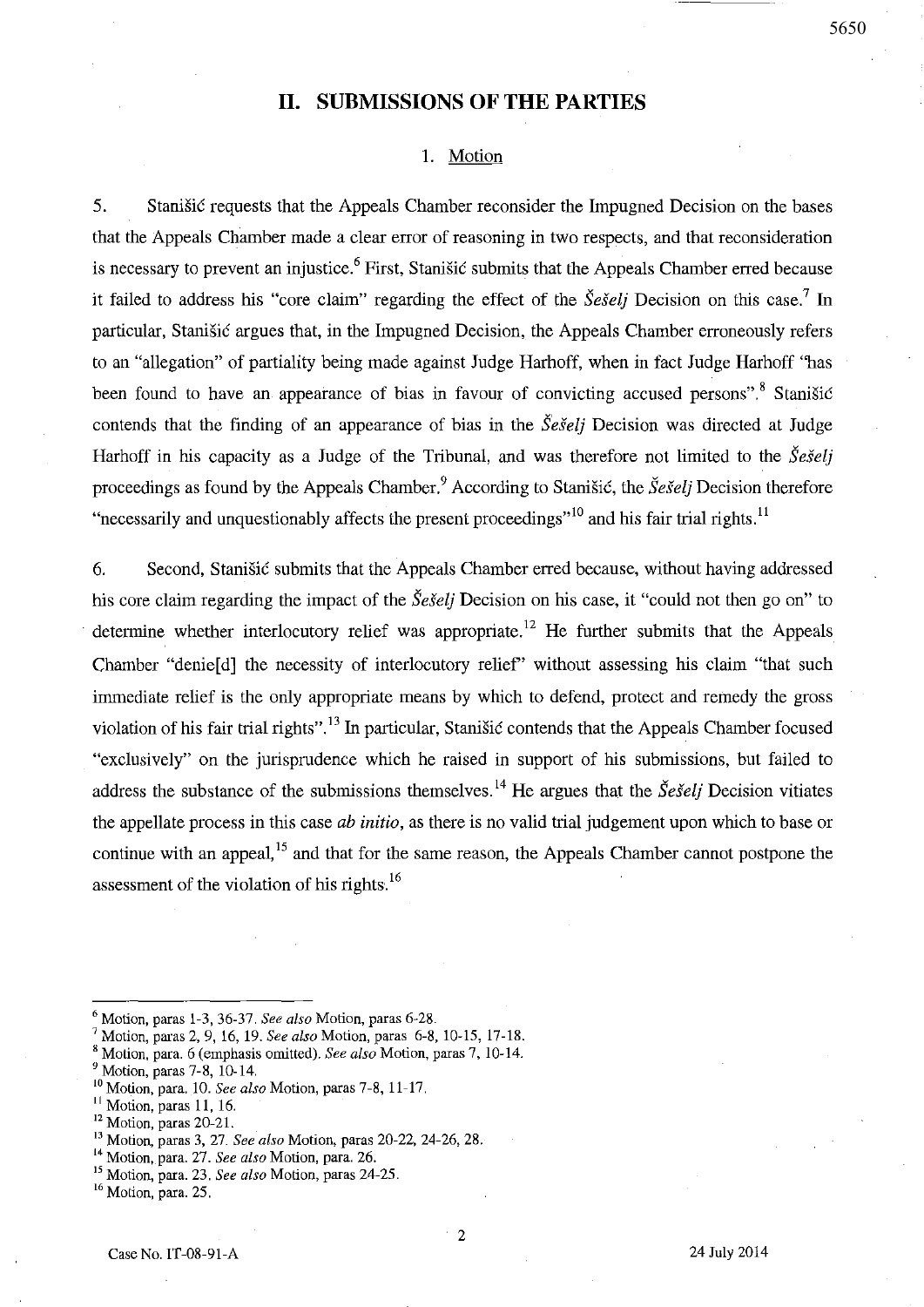7. Stanisic finally submits that reconsideration of the Impugned Decision is necessary to prevent an injustice.<sup>17</sup> He argues that the matter should be adjudicated now because the extremely serious violation of his fair trial rights – amounting to a nullification of the trial process and judgement  $-$  is a distinct issue from the merits of the judgement".<sup>18</sup> According to Stanisic, denial of interlocutory relief means that he is "forced" to undergo an appellate process which is "void *ab initio* as a result of the serious violation of his fair trial rights".<sup>19</sup> He argues that the Appeals Chamber's delay in adjudicating the abrogation of his fair trial rights serves to prolong the unlawful detention to which he is currently subject, as a result of not being tried by an independent and impartial tribunal.<sup>20</sup> This, Stanišić submits, amounts to a flagrant denial of an effective remedy, and  $m$ <sub>p</sub>  $m$  and  $n$  in  $m$  in  $m$  in  $m$  in  $m$  in  $n$  in  $n$  in  $n$  in  $n$  in  $n$ 

#### 2. Response

8. The Prosecution responds that Stanistic fails to demonstrate either a clear error of reasoning in the Impugned Decision, or that reconsideration is necessary to prevent an injustice since the Appeals Chamber considered Stanišic's argument concerning the impact of the *Šešeli* Decisions.<sup>22</sup> It further responds that the Appeals Chamber found that the *SeSeli* Decisions were not binding upon it and rightly concluded that Judge Harhoff's alleged partiality has not been established in the present case.<sup>23</sup> According to the Prosecution, Stanistic contradicts his Motion for Mistrial when he "misleadingly contends" that he never argued that the *Seselj* Decisions were binding on the Appeals Chamber. $^{24}$ 

9. The Prosecution also responds that the issue of violation of fair trial rights will be resolved through the normal appellate process, as the Appeals Chamber has granted the requests of Stanisic and Župljanin to vary their notices of appeal in order to challenge Judge Harhoff's impartiality.<sup>25</sup> In the Prosecution's view, immediate interlocutory relief is therefore not necessary, and proceeding along the normal appellate process does not amount to a denial of an effective remedy.<sup>26</sup> Finally,

**25 Response, para. 3.** 

**26 Response, para. 3.** 

3

<sup>&</sup>lt;sup>17</sup> Motion, paras 1, 4.

<sup>&</sup>lt;sup>18</sup> Motion, paras 4, 29.

<sup>&</sup>lt;sup>19</sup> Motion, para. 29.

<sup>20</sup> Motion, paras 29-30, 32-33. 35.

<sup>21</sup> Motion, paras 4.29-31,33-36.

<sup>&</sup>lt;sup>22</sup> Response, paras 1-2, 4. The Appeals Chamber notes that the Prosecution refers to the *Šešelj* Decisions (plural) in its Response, whereas Stanišić refers to the *Šešelj* Decision (singular) throughout his Motion.

**<sup>23</sup> Response, paras 1-2.** 

<sup>&</sup>lt;sup>24</sup> Response, para. 2 *referring* to Motion for Mistrial, paras 2, 7-8, 10, 13, 16, 18, 34.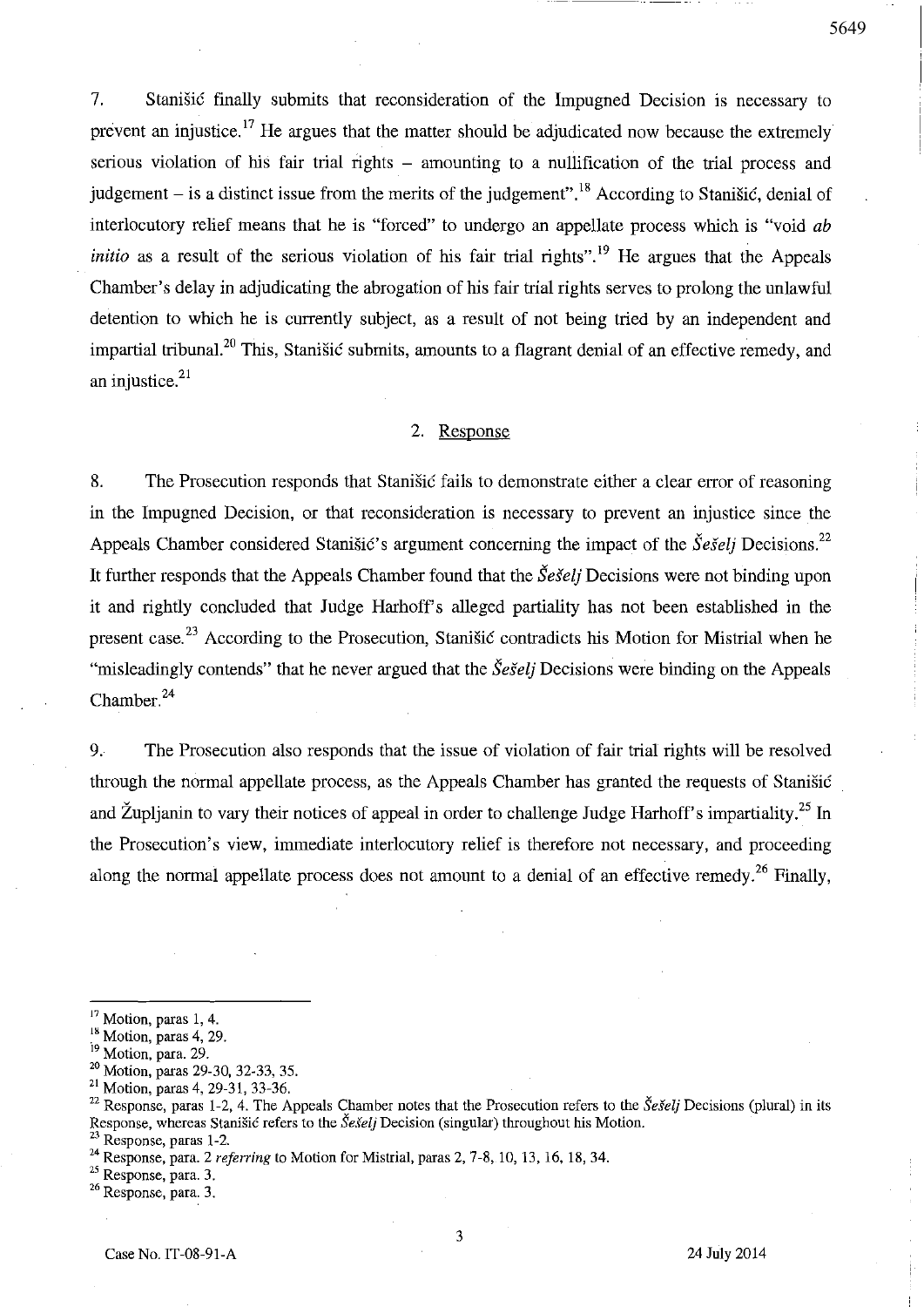the Prosecution submits that Stanisic repeats his arguments with respect to the *Se§elj* Decisions and the need to halt these proceedings  $^{27}$  In its view, such repetition does not justify reconsideration.<sup>28</sup>

#### 3. Reply

10. Stanisic replies that the Prosecution fails to address his core submissions regarding the impact and effect of the *Seselj* Decision on his case, which is an "abrogation of its responsibility to respect and uphold due process rights".<sup>29</sup> In particular, he contends that the Prosecution's assertion that the Appeals Chamber considered the impact of the *Seseli* Decision on his case is incorrect, and based solely on the Impugned Decision's reliance on jurisprudence that decisions in one case are not binding in another.<sup>30</sup> According to Stanišić, this constitutes neither a reasoned consideration of, nor response to, the most serious of fair trial violations.<sup>31</sup> Stanišić further asserts that, contrary to the Prosecution's submission, he did not submit that the *Seseli* Decision was binding upon the Appeals Chamber, but rather that it has an "inescapable impact and effect on" the current proceedings. 32 Additionally, Stanisic replies that the Prosecution fails to address his argument that the Impugned Decision deprives him of his right to an effective remedy<sup>33</sup> and ignores the absence in the Impugned Decision of any assessment of his need for interlocutory relief.<sup>34</sup>

# **III. APPLICABLE LAW**

11. The Appeals Chamber recalls that a chamber has inherent discretionary power to reconsider its previous decisions.<sup>35</sup> In order to succeed in a request for reconsideration, the requesting party must demonstrate to the chamber that the impugned decision contains a clear error of reasoning or

<sup>34</sup> Reply, paras 4, 6, 16-21.

*35 Prosecutor v. Vujadin Popov;c et aI.,* **Case No. IT -05-88-A, Decision on Prosecution Motion for Reconsideration of**  Filing Status of the Appeals Chamber's Decision on Vinko Pandurević's Provisional Release of 11 January 2012, 17 January 2012 *("Popovic* Reconsideration Decision"), p. 2; *Prosecutor v. Mile MrHlc and Veselin Sljivancanin,* Case No. IT-95-13/l-A, Decision on Molion on Behalf of Veselin Sljivancanin Seeking Reconsideration of the Appeals Chamber's Decision of 8 December 2009, 22 January 2010, p. 2; *Prosecutor* v. *ladranko Prlic et 01.,* Case No. IT-04- 74-AR73.16, Decision on Jadranko Prlić's Interlocutory Appeal Against the Decision on Prlić Defence Motion for Reconsideration of the Decision on Admission of Documentary Evidence, 3 November 2009 *("Prlic* Interlocutory Appeal Decision"), paras 6, 18. *See lean Uwinkindi v. Prosecutor, ICTR-01-75-AR11bis,* Decision on Uwinkindi's **Motion for Review or Reconsideration of the Decision on Referral to Rwanda and the Related Prosecution Motion,**  23 February 2012 ("Uwinkindi Reconsideration Decision"), para. 11. See also Šešelj Reconsideration Decision, para. 9; *Prosecutor v. Ramush Haradinaj et al., Case No. IT-04-84bis-T, Decision on Prosecution Motion for Reconsideration* of Majority Decision Denying Admission of Document Rule 65 *ter* Nnmber 03003 or in the Alternative Certification of the Majority Decision with Partly Dissenting Opirtion of Judge Delvoie, 27 February 2012 *("Haradinaj* Reconsideration Decision"), para. 11; *Prosecutor v. ladranko Prlic et al.,* Case No. IT-04-74-T, Decision on *Prlic'* Defence Motion for

4

**<sup>27</sup> Response, para. 1.** 

**<sup>28</sup> Response, para. 1.** 

<sup>29</sup> Reply, para. 15. *See also* Reply, paras 1-3,6-14.

<sup>30</sup> Reply, para. 8.

<sup>31</sup> Reply, para. 8.

<sup>32</sup> Reply, para. 12.

<sup>33</sup> Reply, paras 5, 22-26.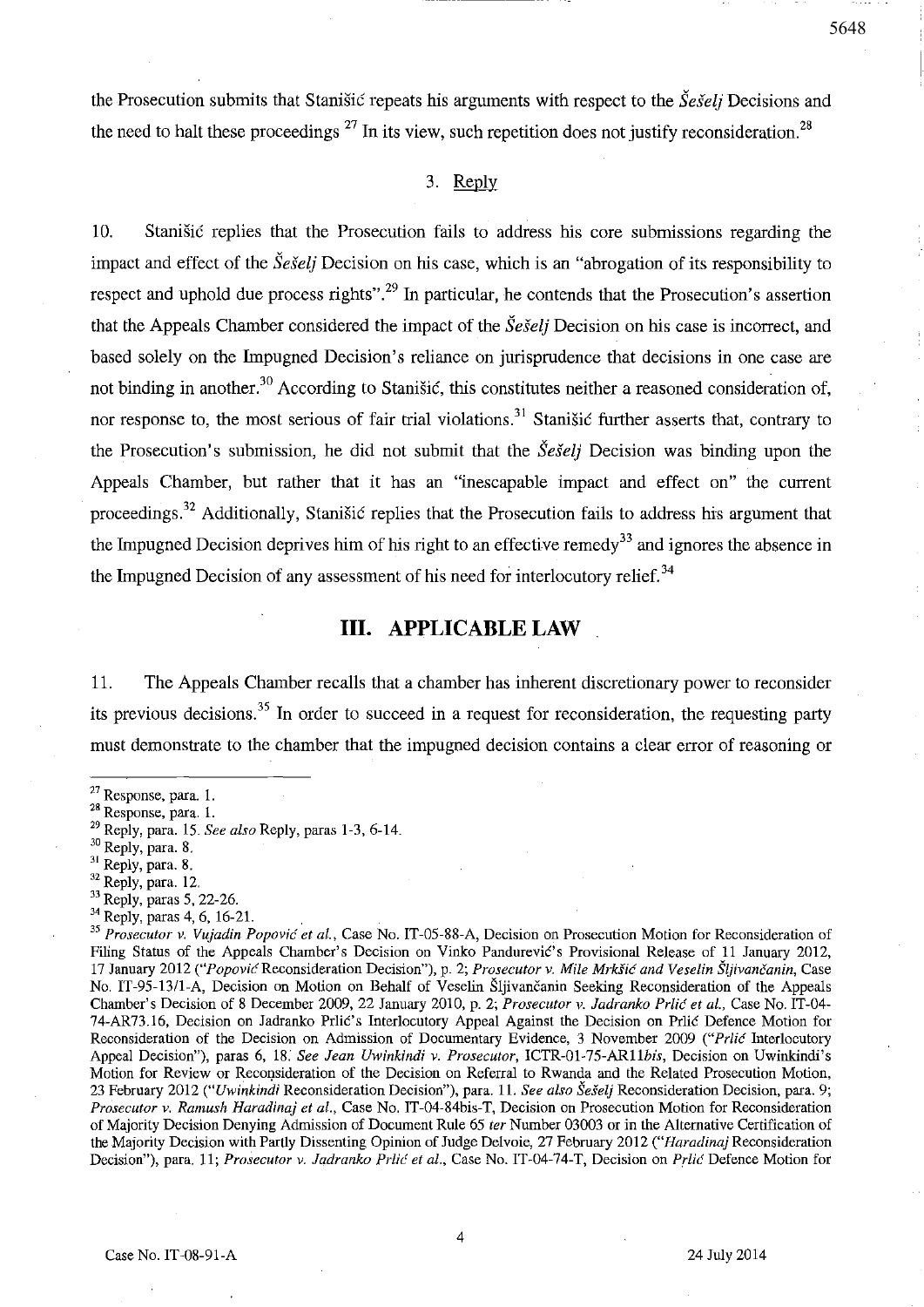that "particular circumstances", which can be new facts or arguments, justify its reconsideration in order to avoid injustice.<sup>36</sup> The party seeking reconsideration bears the burden of showing that the chamber clearly erred or that reconsideration is necessary in order to avoid injustice.<sup>37</sup>

12. The Appeals Chamber also notes, and agrees, that the principle of finality dictates that the power to reconsider previous decisions should be exercised sparingly, and a party must therefore meet a high threshold in order to succeed in its motion for reconsideration.<sup>38</sup>

### **IV. DISCUSSION**

13. The Appeals Chamber notes that Stanisic makes three mam submissions, namely, that: (i) the Appeals Chamber failed to address the impact of the  $\check{S}e\check{S}elj$  Decision on his case;<sup>39</sup> (ii) the Appeals Chamber erred in denying the requested interlocutory relief without having addressed the impact of the *Seselj* Decision on his case;<sup>40</sup> and (iii) the Appeals Chamber's failure to grant the interlocutory relief amounts to an injustice.<sup>41</sup> The Appeals Chamber will address these issues in tum.

14. **In** relation to StanisiC's first submission, the Appeals Chamber acknowledges that indeed the Impugned Decision did not address the impact on the present case of the finding made in the *SeSel}*  Decisions regarding Judge Harhoff's partiality. In the Impugned Decision, the Appeals Chamber instead considered whether the *Seselj* Decisions were binding upon it, and concluded that they were not.<sup>42</sup> It further considered that allegations of partiality are dealt with in the course of the normal appellate process, $43$  and that there has been no "general finding" or "final determination" regarding Judge Harhoff's alleged partiality in this case.<sup>44</sup> For these reasons, the Appeals Chamber concluded

5

Reconsideration of Order to Admit Evidence Regarding Witness Josip Juricevic, 3 November 2009 *("Prlic*  Reconsideration Decision"), p. 3.

*Popović Reconsideration Decision, p. 2; Prlić Interlocutory Appeal Decision, paras 6, 18. See Uwinkindi* Reconsideration Decision, para. 11; *Juvénal Kajelijeli v. The Prosecutor*, Case No. ICTR-98-44A-A, Appeal Judgement, 23 May 2005, para. 204. *See also Šešelj* Reconsideration Decision, para. 9; *Haradinaj* Reconsideration **Decision, para. 11;** *Prlic* **Reconsideration Decision, p. 3;** *Prosecutor* **v.** *Astr;t Haraqija and Bajrush Morina,* **Case No.**  IT-04-S4-R77.4, Decision on Astrit Haraqija and Bajrush Morina's Joint Request for Reconsideration of the Trial Chamber's Decision of 4 September 200S, 24 September 200S, para. S; *Prosecutor* v. *Rasim DeliG,* Case No. IT-04,S3- PT, Decision on the Prosecution Motion for Reconsideration, 23 August 2006, pp. 3-4.

*Prlic* Interlocutory Appeal Decision, para. 18. See also Šešelj Reconsideration Decision, para. 9; *Haradinaj* **Reconsideration Decision, para. 11.** 

*<sup>38</sup> See Seselj* **Reconsideration Decision, para. 10.** *See also Haradinaj* **Reconsideration Decision, para. 12** *referring to Prosecutor v. Laurent Semanza*, Case No. ICTR-97-20-T, Decision on Defence Motion to Reconsider Decision Denying Leave to Call Rejoinder Witnesses, 9 May 2001, para. 8.

J9 *See* Motion, paras 1-2,6-19,36; Reply paras 1-3,6-15. *See also supra,* para. 5.

*<sup>40</sup> See* Motion, paras 1, 3, 20-2S, 36; Reply, paras 4, 6, 16-21,27-29. *See also supra,* para. 6.

<sup>41</sup>*See* Motion, paras 1,4,29-36; Reply, paras 5, 6, 22-29. *See also supra,* para. 7.

<sup>42</sup> Impugned Decision, para. 25.

<sup>&</sup>lt;sup>43</sup> Impugned Decision, paras 21, 26.

<sup>&</sup>lt;sup>44</sup> Impugned Decision, paras 16, 25.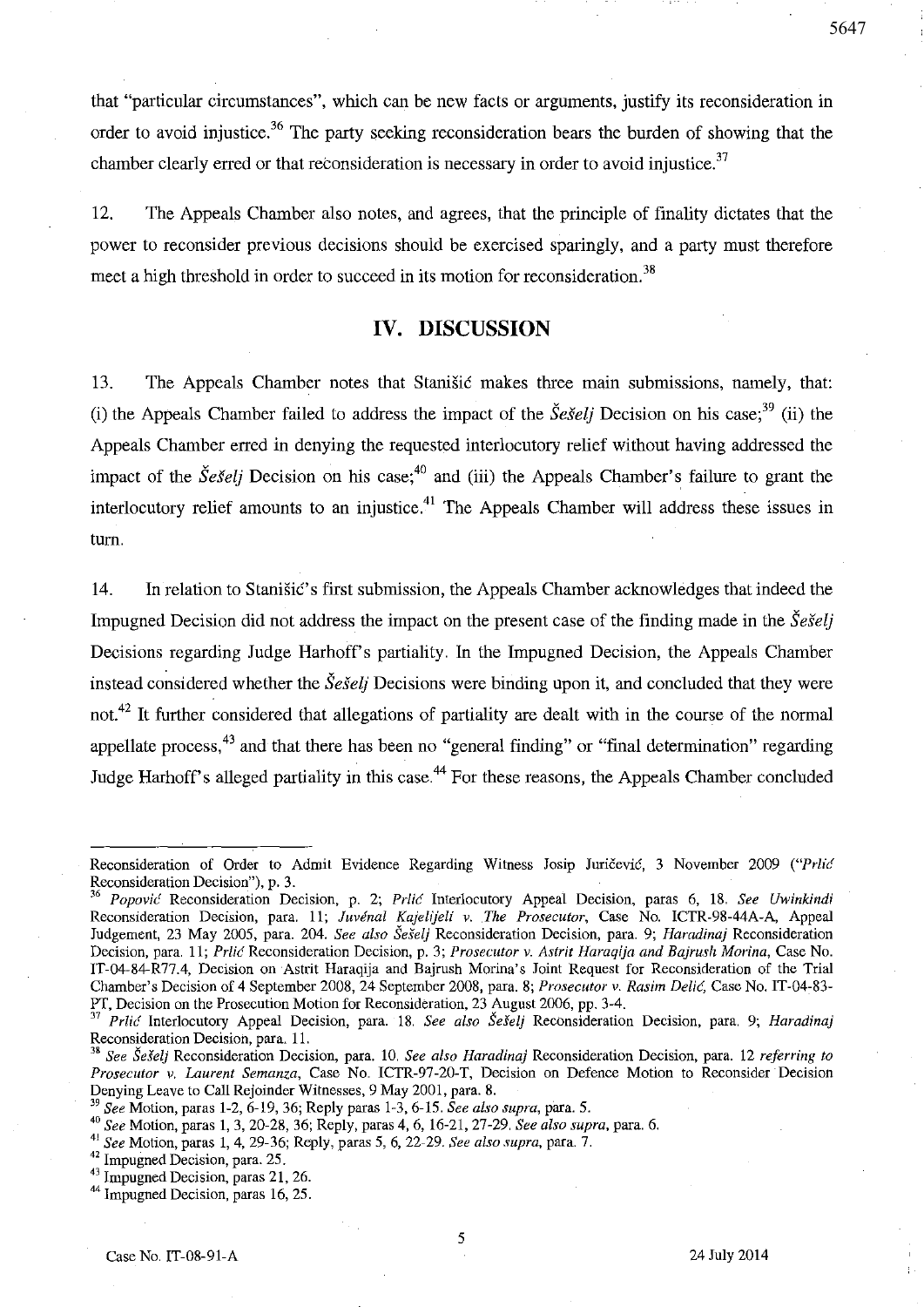that there was "no basis for the claim of 'ongoing prejudice' during the appeal proceedings",<sup>45</sup> and that no interlocutory relief was required.<sup>46</sup>

15. The Appeals Chamber, however, disagrees with Stanisic that its decision not to consider the impact of the *Šešelj* Decisions at this stage constituted an error. Stanišić's argument is based on an incorrect assumption that, notwithstanding the non-binding nature of the *SeSelj* Decisions, the finding of Judge Harhoff's partiality necessarily and automatically applies to all other cases before the Tribunal.<sup>47</sup> Stanišić thus assumes that this finding has *already* had an impact on the present case. However, he fails to appreciate that the factual finding in the *Sesel* Decisions was limited to the particular circumstances of the *Sesti case* – as indeed noted by the special panel.<sup>48</sup> The Appeals Chamber emphasises that it will make its *own* assessment of the issues. Indeed, it will consider the arguments of the parties on whether, and to what extent, the finding regarding Judge Harhoff's partiality in the *Seselj* Decisions has an impact on the present case. However, the Appeals Chamber will do so as part of the normal appellate process, and only after the parties have fully litigated the matter.<sup>49</sup> In these circumstances, the Appeals Chamber considers that it was neither necessary nor appropriate to assess any impact of the *Šešelj* Decisions in the Impugned Decision. Stanišić has therefore failed to demonstrate any clear error of reasoning in the Impugned Decision warranting reconsideration in this respect.

16. The Appeals Chamber notes that Stanisic's second submission is also based on the same premise that the finding of partiality in the *Sestelj* Decisions necessarily and automatically has an impact on the present case.<sup>50</sup> However, as set out above, this premise is incorrect as the Appeals Chamber is yet to make its *own* assessment of any such impact on appeal.<sup>51</sup> Therefore, in the absence of any determination of Judge Harhoff's partiality in the present case, the Appeals Chamber rejects Stanišić's submission that there is "no valid trial judgement upon which to base or continue with the appellate process".<sup>52</sup> Consequently, the Appeals Chamber cannot discern any

**<sup>51</sup>***See supra,* **para. 15.** 

<sup>&</sup>lt;sup>45</sup> Impugned Decision, para. 25.

<sup>46</sup> Impugned Decision, para. 25. *See also* Impugned Decision, para. 26.

<sup>47</sup>*See* Motion, paras 7-8, 10-12, 14. *See also* Reply, paras 10-14.

<sup>&</sup>lt;sup>48</sup> Impugned Decision, para. 25. See Šešelj Reconsideration Decision, para. 5.

<sup>&</sup>lt;sup>49</sup> The Appeals Chamber notes in this respect that the parties have been given an opportunity to fully litigate this matter in their additions to their appeal briefs. *See* Decision on Mico Stanisic's Motion Seeking Admission of Additional Evidence Pursuant to Rule 115, 14 April 2014, paras 22-23, 27; Decision on Župljanin's Second Request to Amend his Notice of Appeal and Supplement his Appeal Brief, 14 April 2014, paras 16-19; Decision on Mico Stanišic's Motion Seeking Leave to Amend Notice of Appeal, 14 April 2014, paras 23-24; Decision on Urgent Prosecution Motion for Variation of Supplemental Briefing Schedule, 2 May 2014, pp 2-3; Decision on Prosecution Motion to Admit Rebuttal Material, 11 June 2014, paras 12-16. The Appeals Chamber notes that Stanistic and Zupljanin have since filed additions to their appeal briefs on 26 June 2014. *See* Additional Appellant's Brief on Behalf of Mico Stardsic, 26 June 2014; Stojan Zupljanin's Supplement to Appeal Brief (Ground Six), 26 June 2014.

*<sup>50</sup> See supra,* **para. 6.** *See also supra* **para. 5.** 

<sup>52</sup> Motion, para. 23.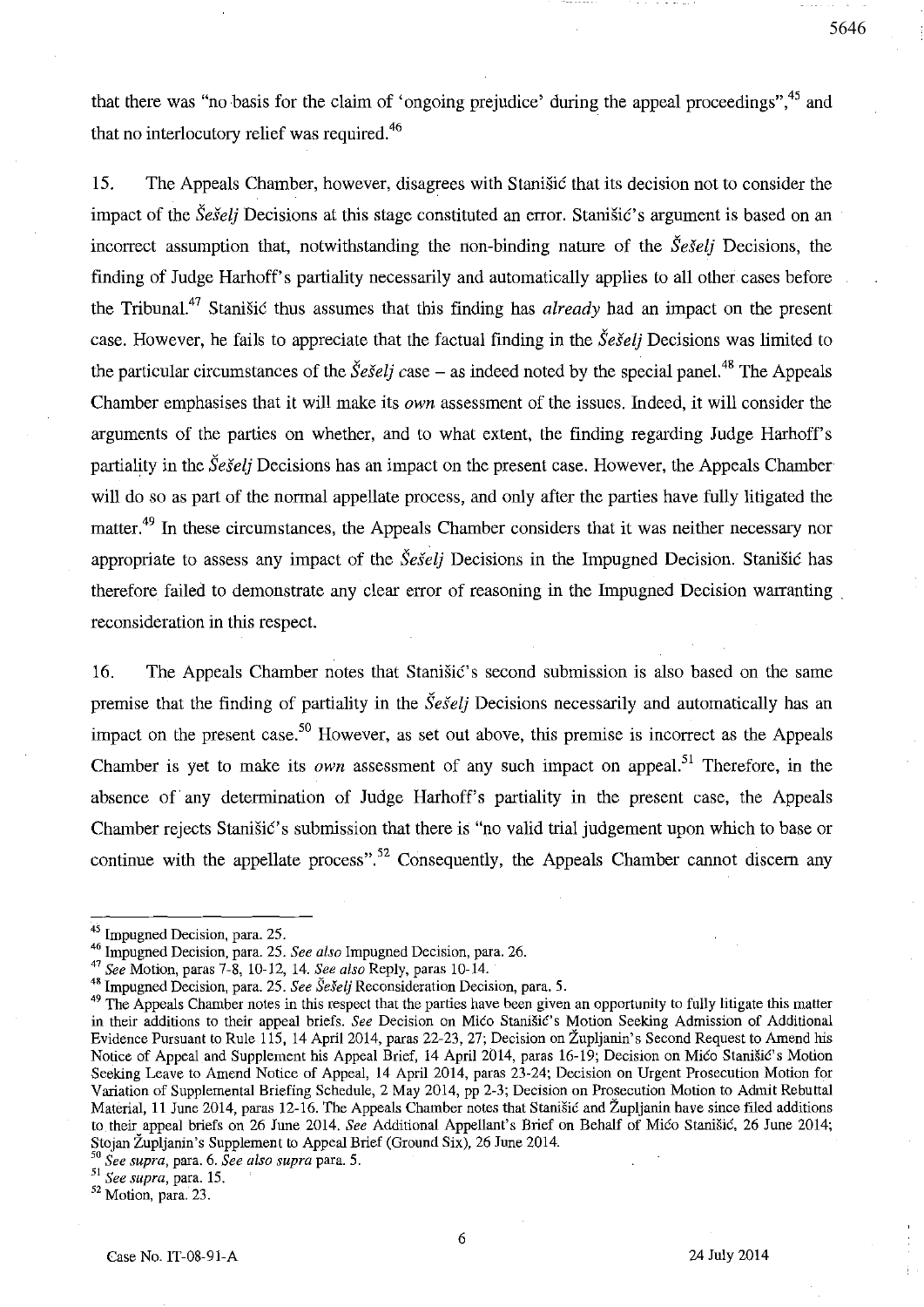error in its denial of the request for interlocutory relief. Stanisic thus fails to demonstrate a clear error of reasoning warranting reconsideration in this regard.

17. For the same reasons, the Appeals Chamber is also not persuaded by Stanišić's final submission that, in order to prevent an injustice, reconsideration of the Impugned Decision is warranted and the alleged violation of his fair trial rights must be adjudicated now. In particular, the Appeals Chamber does not agree with Stanisic that the appellate process is "void *ab initio"S3* as the allegations of partiality against Judge Harhoff are yet to be determined in this case. Further, given that the parties requested and were granted the opportunity to fully litigate these matters on appeal, the Appeals Chamber disagrees that the Impugned Decision denies Stanišić's right to an effective remedy<sup>54</sup> Stanišić has therefore not demonstrated that addressing the allegations of partiality against Judge Harhoff in the course of normal appellate proceedings amounts to an injustice.

18. For the reasons set out above, the Appeals Chamber finds that Stanisic has failed to demonstrate either that the Impugned Decision contains a clear error of reasoning or that particular circumstances justify reconsideration of the Impugned Decision in order to avoid an injustice.

## **v. DISPOSITION**

.19. In view of the foregoing, the Appeals Chamber **DISMISSES** the Motion.

Done in English and French, the English text being authoritative.

Dated this twenty fourth day of July 2014, At The Hague, The Netherlands.

utter

Judge Carmel Agius Presiding Judge

**[Seal of the Tribunal]** 

53 Motion, para. 29.

*54 See supra,* **fn. 50.**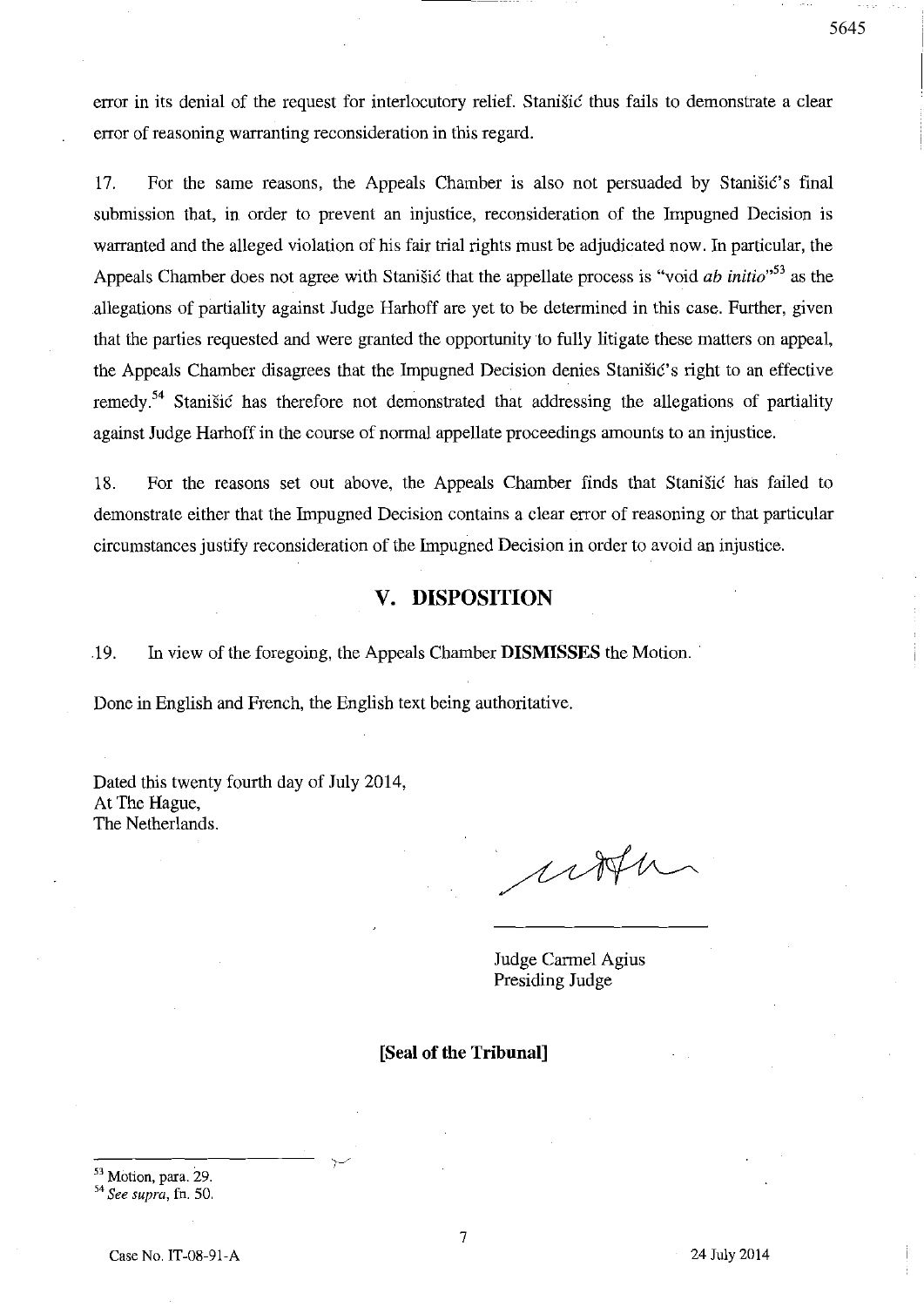# **SEPARATE OPINION OF JUDGE KOFFI KUMELIO A. AFANDE**

1. Whilst I agree with the decision, I find it necessary to clarify my position in light of the Seselj case, extensively relied on in the motion, in which I filed a dissenting opinion to a decision dated 6 June 2014.<sup>1</sup> At the outset, I would like to make clear that I am of the view that the present case is strikingly different from the *SeSel}* case. In *SeSelj,* a Specially Convened Chamber ("Special Chamber"), Judge Liu dissenting, had already issued a decision establishing an apprehension of bias on the part of Judge Frederick Harhoff ("Judge Harhoff') and disqualifying him from the *Seselj*  Bench. Therefore the issue was to determine the consequences of that decision as to whether the Trial Proceedings should continue with a replacement judge, or should start *de novo* or whether the charges should be dismissed. On the other hand, in the present case there is no decision on the presumption of partiality of Judge Harhoff. Instead, the question is whether the Appeals Chamber should issue an interlocutory decision to vacate the convictions entered against Stanisic and Zupljanin by the Trial Chamber, which Judge Harhoff was part of, and declare the Appeals Proceedings void, on the basis of the apprehension of bias established against Judge Harhoff in the *Seselj* case.

2. In my opinion, the *Stanisić and Župljanin* case reveals a double paradox, firstly in relation to the procedure that should lead to the disqualification of a judge from a case in general (A) and secondly with regards to the apparent similarity between some elements of this case with certain aspects of the Majority's reasoning in the Special Chamber's decision on apprehension of bias on the part of Judge Harhoff in the *SeSelj* case (B).

3. The first paradox in relation to the procedure for disqualifying a judge in a case is that, the presumption of impartiality of judges is so strong that, not only has it to be established and not assumed, but there should be a final decision materialising it. Rebutting that presumption of impartiality necessitates a fact-based assessment that should be made on a case-by-case basis and mere similarities between two cases should not warrant the decision in one case being automatically transposed to the other. No inference should be drawn from a disqualification decision against a judge in one case to vacate a conviction in another one, as long as there is no such decision rebutting the presumption of impartiality of the same judge in that other case.

<sup>&</sup>lt;sup>1</sup> Prosecutor v. Šešelj, IT-03-67-AR15bis, Decision on Appeal Against Decision on Continuation of Proceedings, 6 June 2014. See also appended Dissenting Opinion of Judge Afande.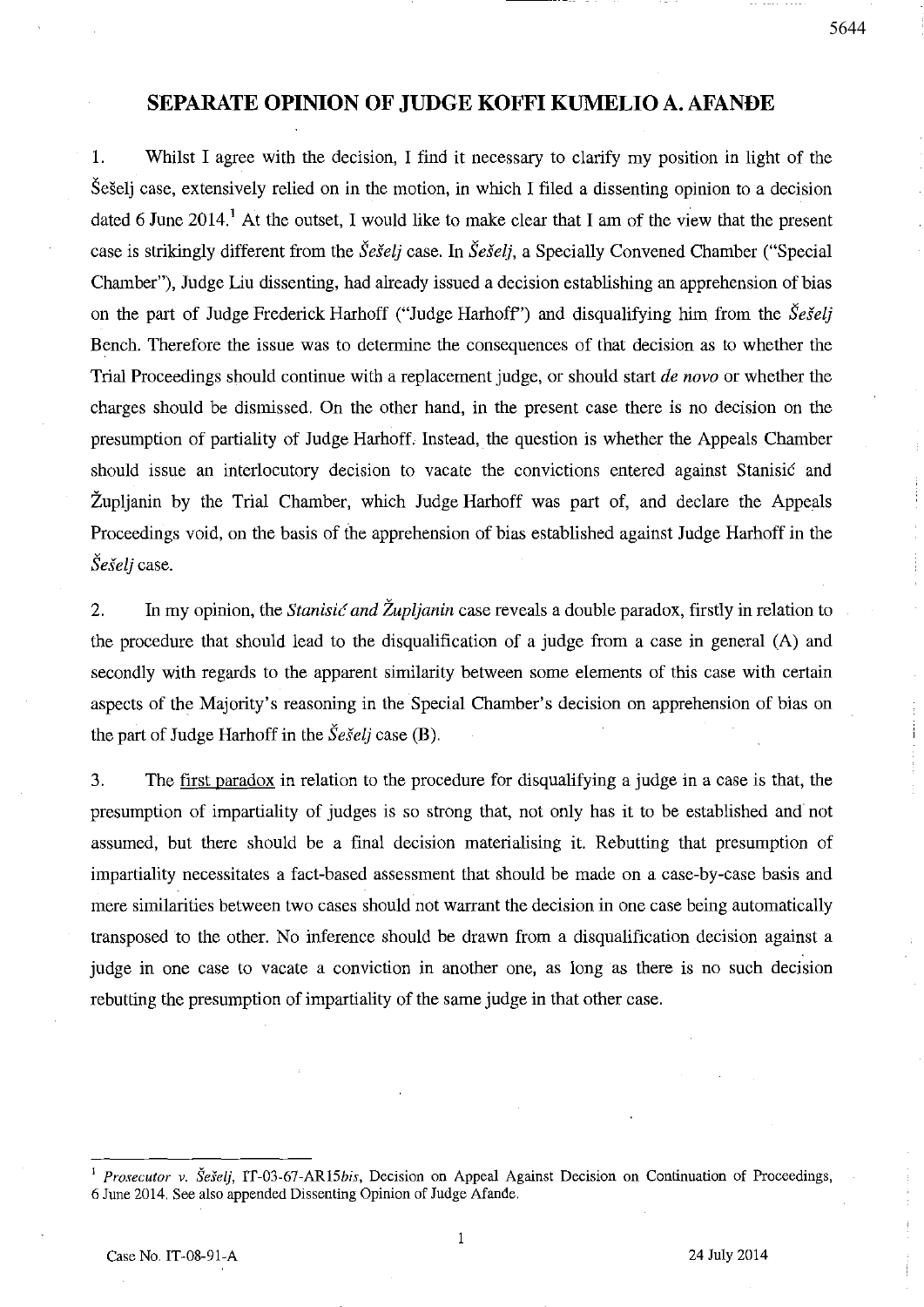4. Rule 15 (B) (i) and (ii) of the ICTY Rules, which I will not quote here *in extenso,* sets a clear and unambiguous procedure in relation to the decision-making process as to whether bias could be apprehended or not towards a Judge in a case. According to that provision, upon application by a party for disqualification of a Judge of a Chamber, the Presiding Judge of that Chamber shall conference with the Judge and report to the President who shall, if necessary, appoint a panel of three judges from another Chamber to consider the merit of the application and decide whether it should be upheld and the judge be disqualified or not. Such a preliminary procedure which was followed and concluded resulting in the disqualification of Judge Harhoff

from the *Šešelj* case has not taken place in the *Stanisić and Župlianin* case. The Defence request in the context of the *SeSelj* case, in which it does not have *locus standi,* cannot replace the procedure set out in Rule 15 (B) (i) and (ii) of the Rules.

5. It is therefore my humble opinion that until such a time that no autonomous decision is rendered in the *Stanisic and Zupljanin* case, the convictions entered by the Trial Chamber, which Judge Harhoff was part of, is to be regarded as absolutely valid, regardless of the fact that Judge Harhoff's impartiality is rebutted in the *Seselj* case. Indeed, "*dura lex, sed lex*" ("harsh is the law, but it is the law"). Hence, in my view, the Appeals Proceedings in the *Stanisic and Zupljanin* case is not void *ab initio.* Instead, given the stage of the case and taking into account the interests of justice, I am of the opinion that the appeal proceedings is the ample opportunity for the very questions raised presently, on the alleged apprehension of bias of Judge Harhoff, to be adequately addressed.

6. The second paradox is that even though the Special Chamber, Judge Liu dissenting, has resorted to general terms in finding an apprehension of bias on the part of Judge Harhoff in the *Sešelj* case, it decided to limit the consequences of its decision to the specific *Sešelj case* only. Indeed, the Majority of the Special Chamber referred, in its decision, to some general sentences in Judge Harhoff's Letter which are so wide but, no reference is made to any specific circumstances in the *SeSelj* case, which could have clarified the limitation of the scope of the decision to that case only. The fact that the Majority of the Special Chamber limits it decision to the *Seielj* case only makes it even more important for the issue to be addressed at the appropriate forum in the *Stanisic and Župljanin* case. And here again, the Appeals Proceedings offers that opportunity.

5643